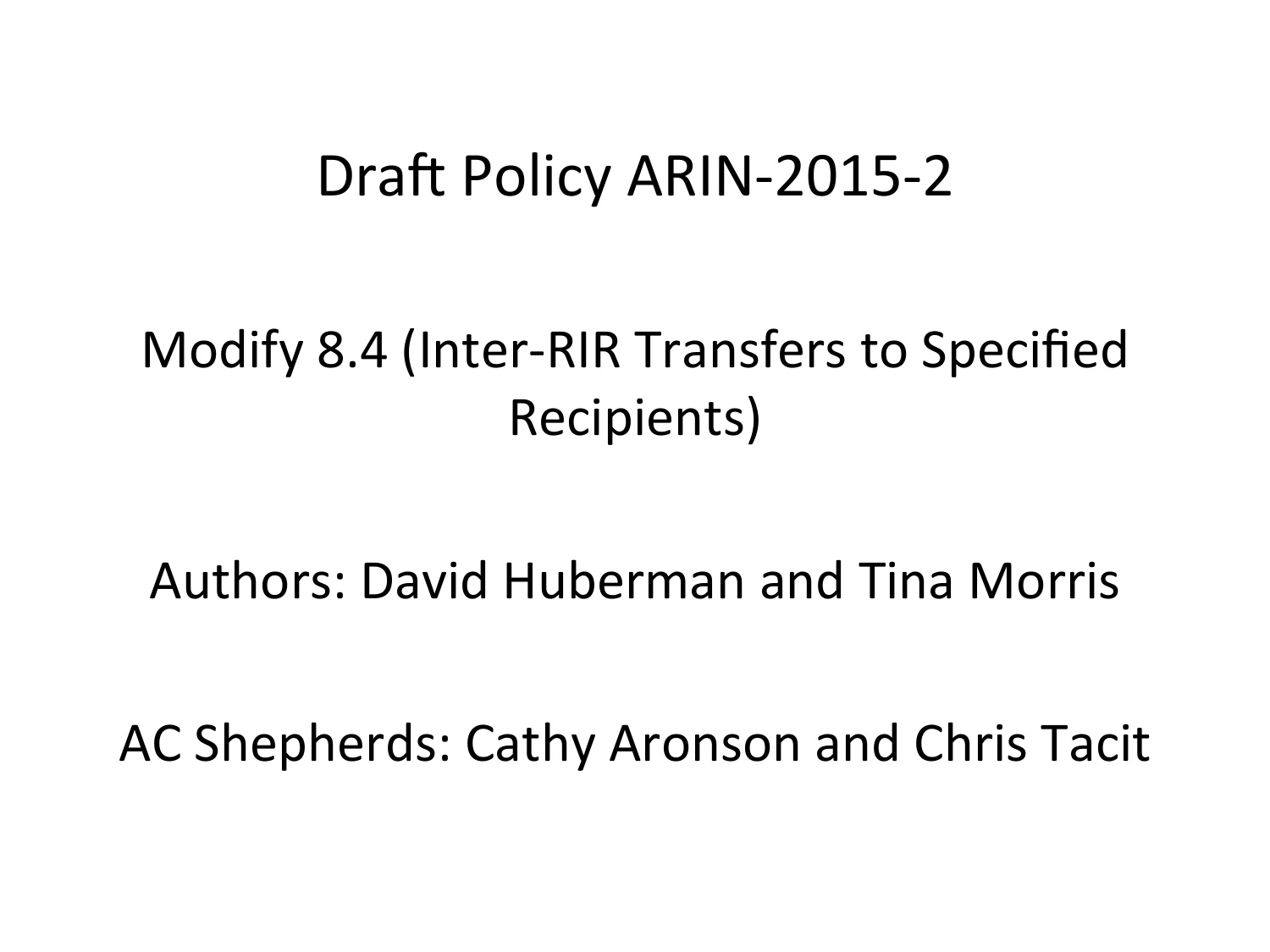#### Problem Statement

• Organizations that obtain a 24 month supply of IP addresses via the transfer market and then have an unexpected change in business plan are unable to move IP addresses to the proper RIR within the first 12 months of receipt.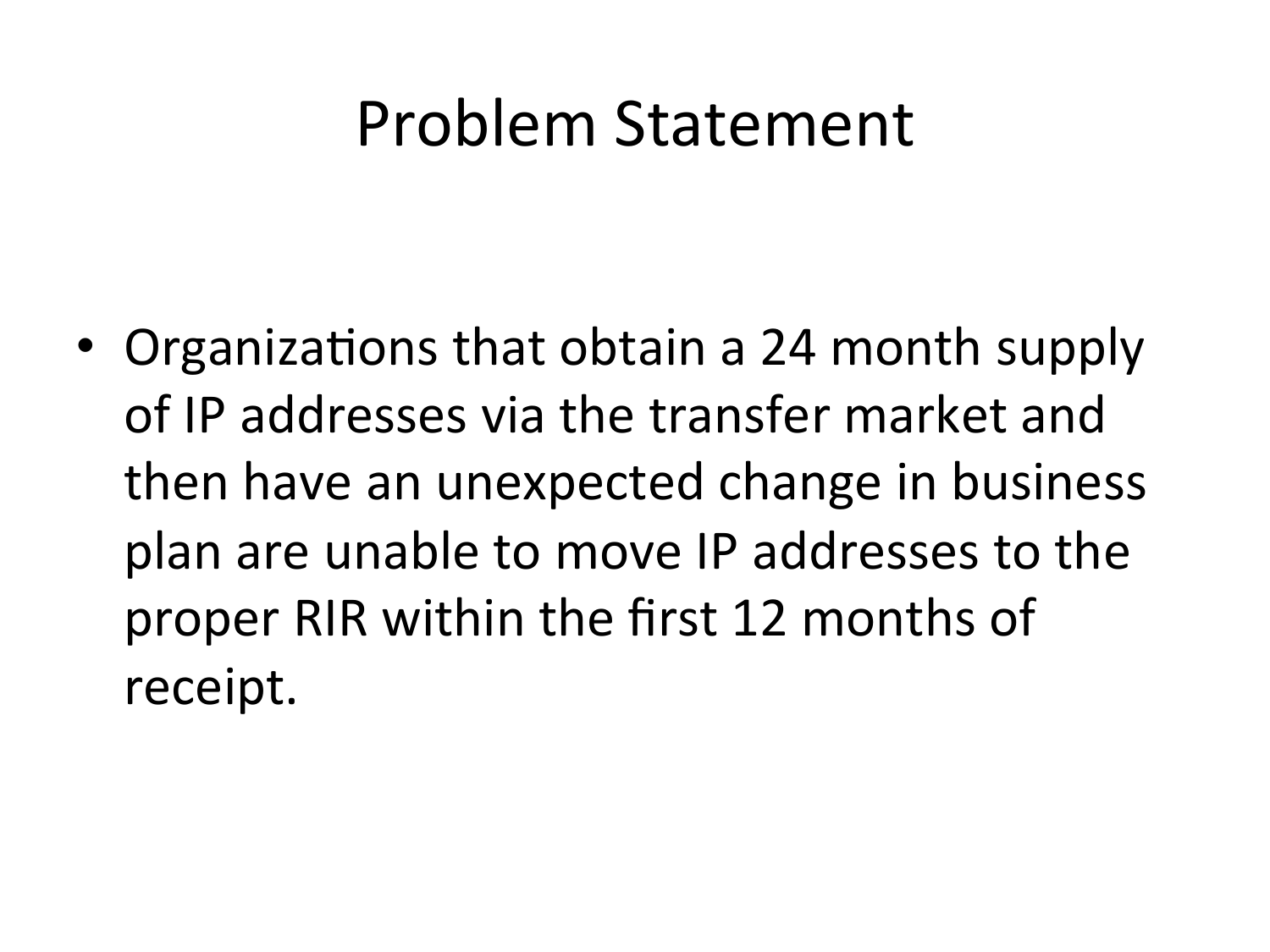### **Current Policy Statement**

• Current Text of fourth bullet of 8.4 reads:

"Source entities within the ARIN region must not have received a transfer, allocation, or assignment of IPv4 number resources from ARIN for the 12 months prior to the approval of a transfer request. This restriction does not include M&A transfers." (Emphasis added.)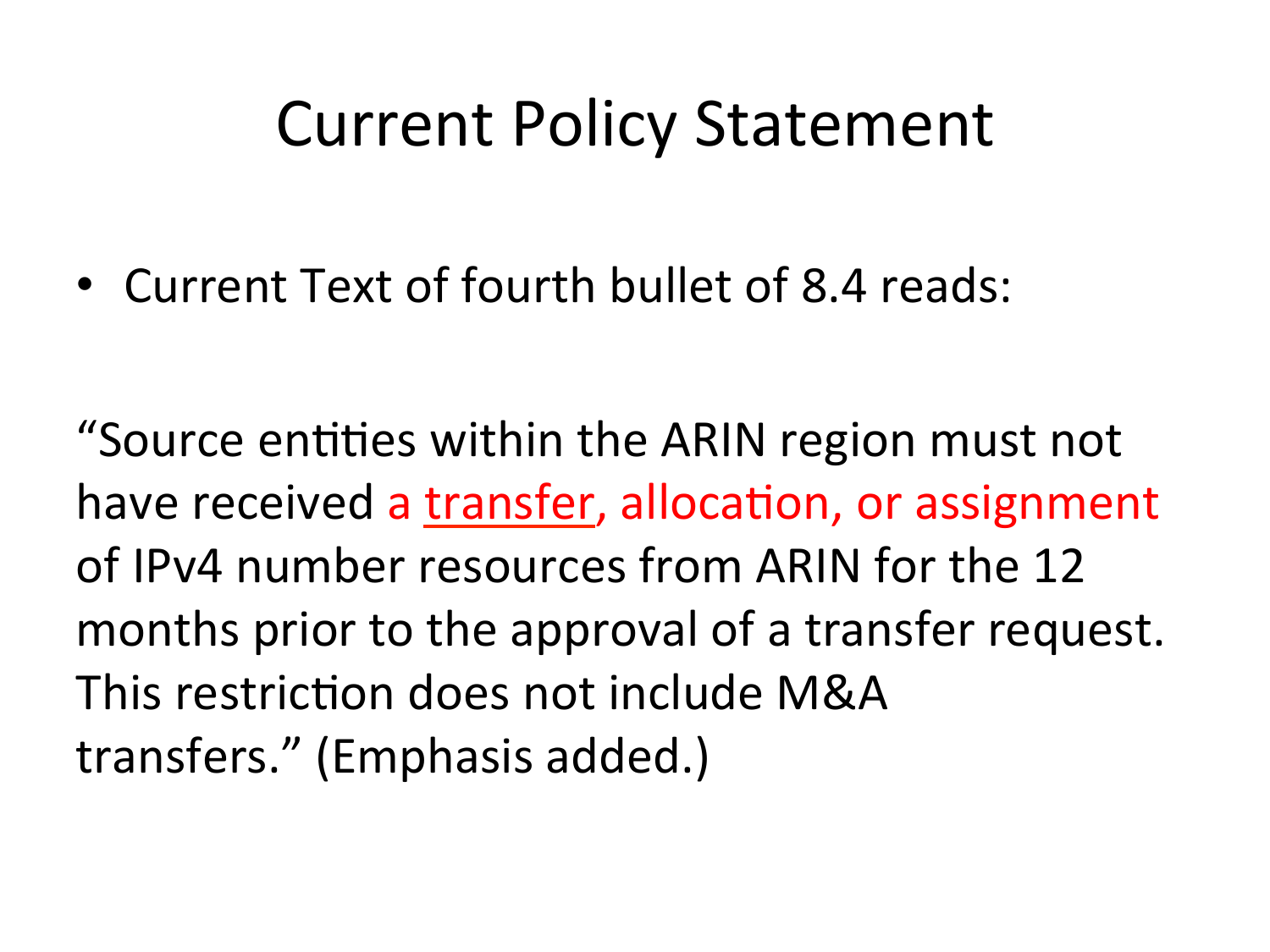# Proposed Policy Statement

• Current Text of fourth bullet of 8.4 to be changed to read:

"Source entities within the ARIN region must not have received an allocation, or assignment of IPv4 number resources from ARIN for the 12 months prior to the approval of a transfer request. This restriction does not include M&A transfers." (Emphasis added.)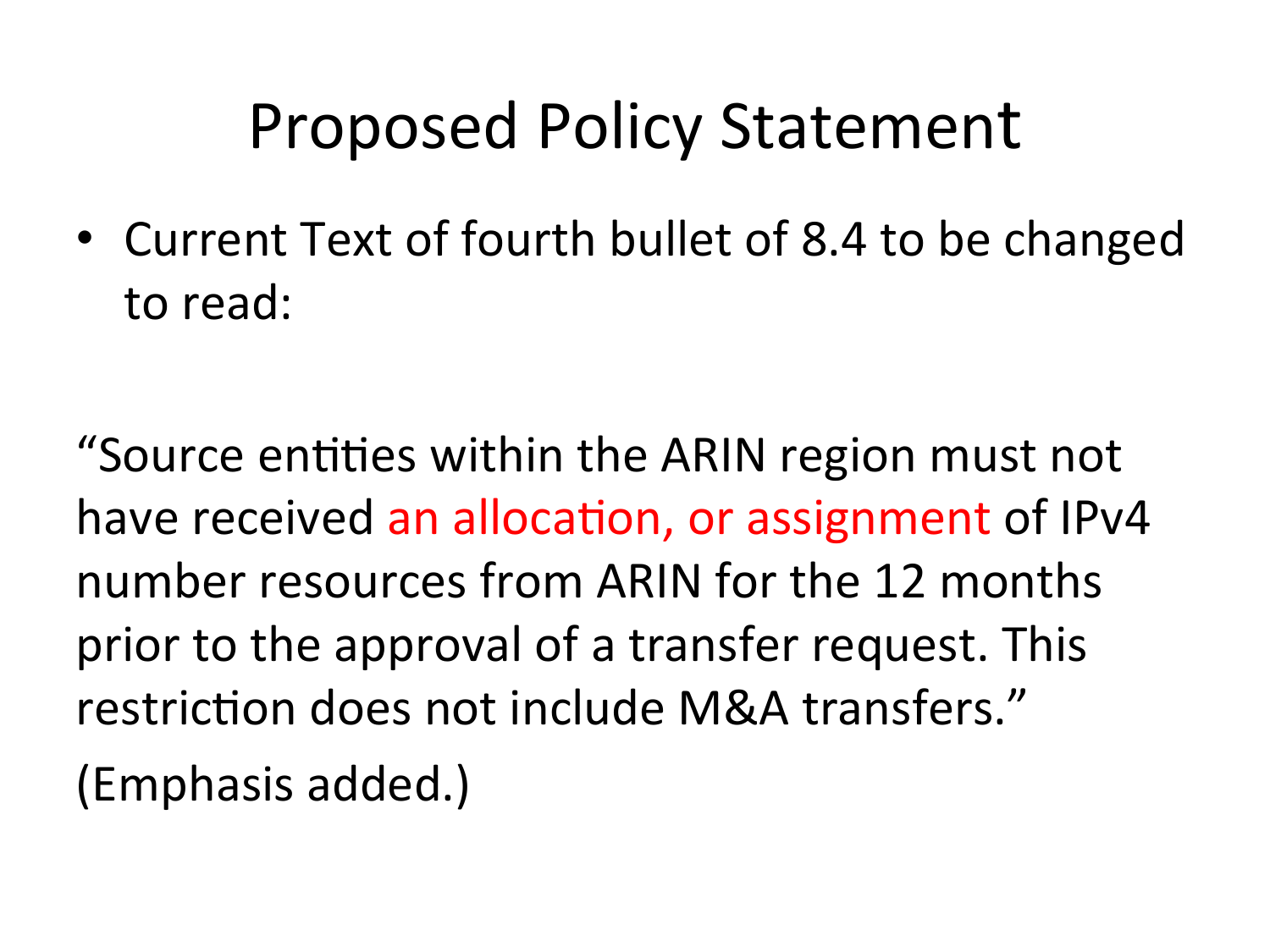## Comments

• The proposal would allow organizations to perform inter-RIR transfers of space received via an 8.3 transfer regardless of the date transferred to ARIN . A common example is that an organization acquires a block located in the ARIN region, transfers it to ARIN, then 3 months later, the organization announces that it wants to launch new services out of region. Under current policy, the organization is prohibited from moving some or all of those addresses to that region's Whois; the numbers are locked in ARIN's Whois. It's important to note that 8.3 transfers are approved for a 24 month supply, and it would not be unheard of for a business model to change within the first 12 months after approval. In addition this will not affect the assignments and allocations issued by ARIN they will still be subject to the 12 month restriction.